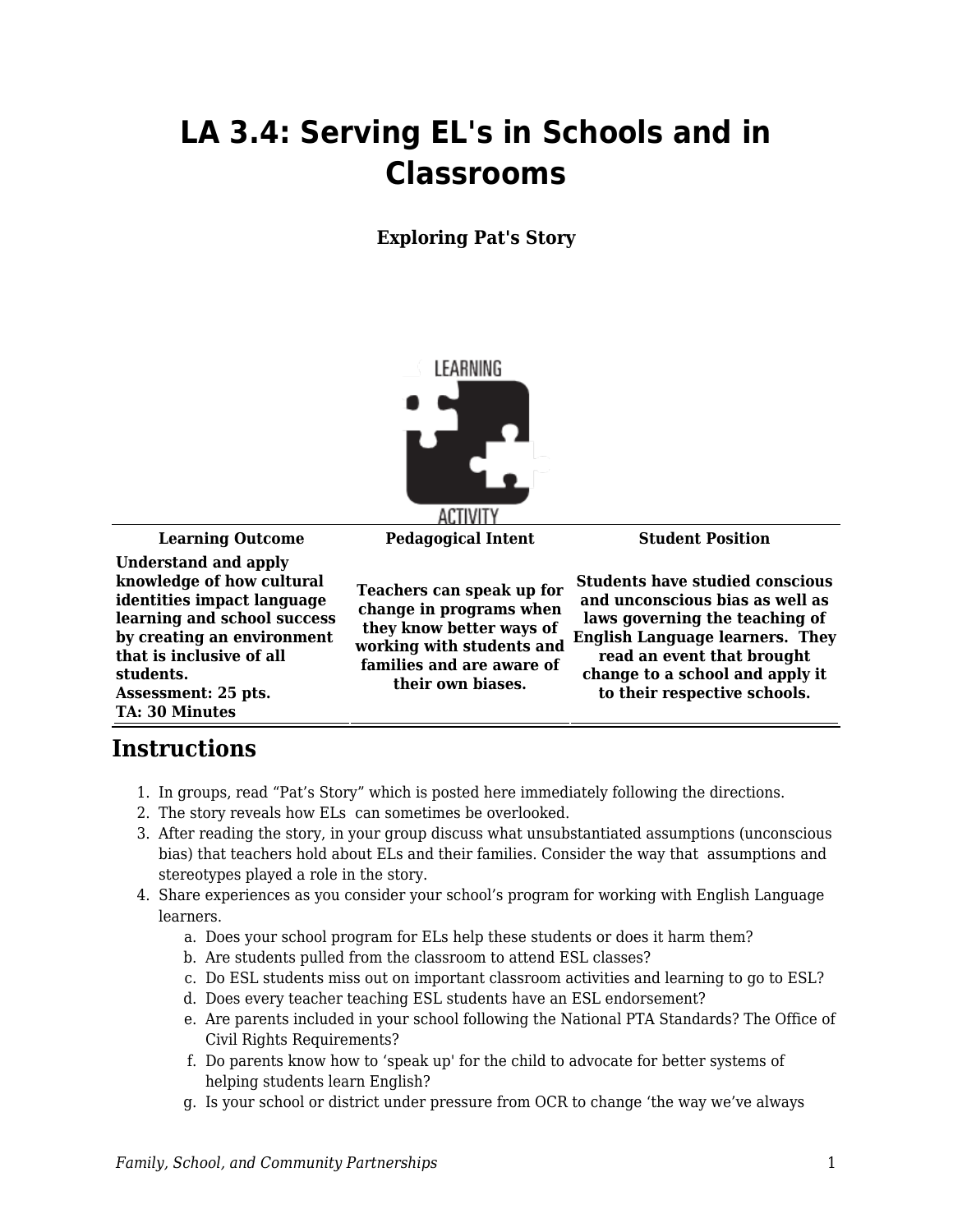done it'?

- 5. In relationship to the story and your responses to the questions posed and your experiences in your groups pause and identify the ways in which your school is and has been successful with support the language and learning of ELs Also consider the ways in which your school or classroom practices are not working and might need adjustment. Suggest possible changes to each other.
- 6. Create a list of strategic changes you could propose in faculty or district meetings.

## **Pat's Story**

My last 4 years of work in Salt Lake City School District was as a mentor for new teachers. I was assigned to my first non-Title 1 school where I mentored 3 new teachers. This was an eye-opening experience for me as I had always taught in Title 1 schools for my entire career. It was enjoyable to be there and work with the staff and my teachers. The school had 63 ELLs attending out of 500 students and was in a very affluent area on the east bench.

I arrived one day after being with several of my other teachers I mentored, and as soon as she saw me, the principal said, "Pat, I need to talk to you. Can you come to my office right away?" In my brain, I was thinking 'oh, no, which one of my 3 teachers here did something she shouldn't have?' I left my things in the faculty room and immediately went to the office.

Rae, the principal, asked me to shut the door. I did, and sat down across from her, and she immediately told me that the district equity office people had visited the school earlier in the day. With a sigh of relief, I commented that I was sure they were pleased with what they saw. Rae's reply to me was that the question they had asked her was: "What is your school doing for your 63 students who are ELLs?"

My response was, "Well, what did you say?"

She said that she had described that when she goes into classrooms, she notices that teachers are pulling groups to work with at a table a lot.

"So, when they are working with groups, are they building academic language or background knowledge with those students?" I said.

"I'm not sure," she stated. "I just thought they were doing something to help those kids with the language."

My next thought was, 'I wonder why they asked that question'. So, I asked, "Why don't you pull up your last three years of test scores. Maybe that will give us a clue as to why they came today."

Rae went to her computer and pulled up the data. This was a very eastside school in the district, and usually their test scores are in the mid 90s. I was a bit surprised that this school's test scores averaged 82%. Quite a bit below my expectation.

I suggested, "Try disaggregating the data and let's look at the scores then. Take out your English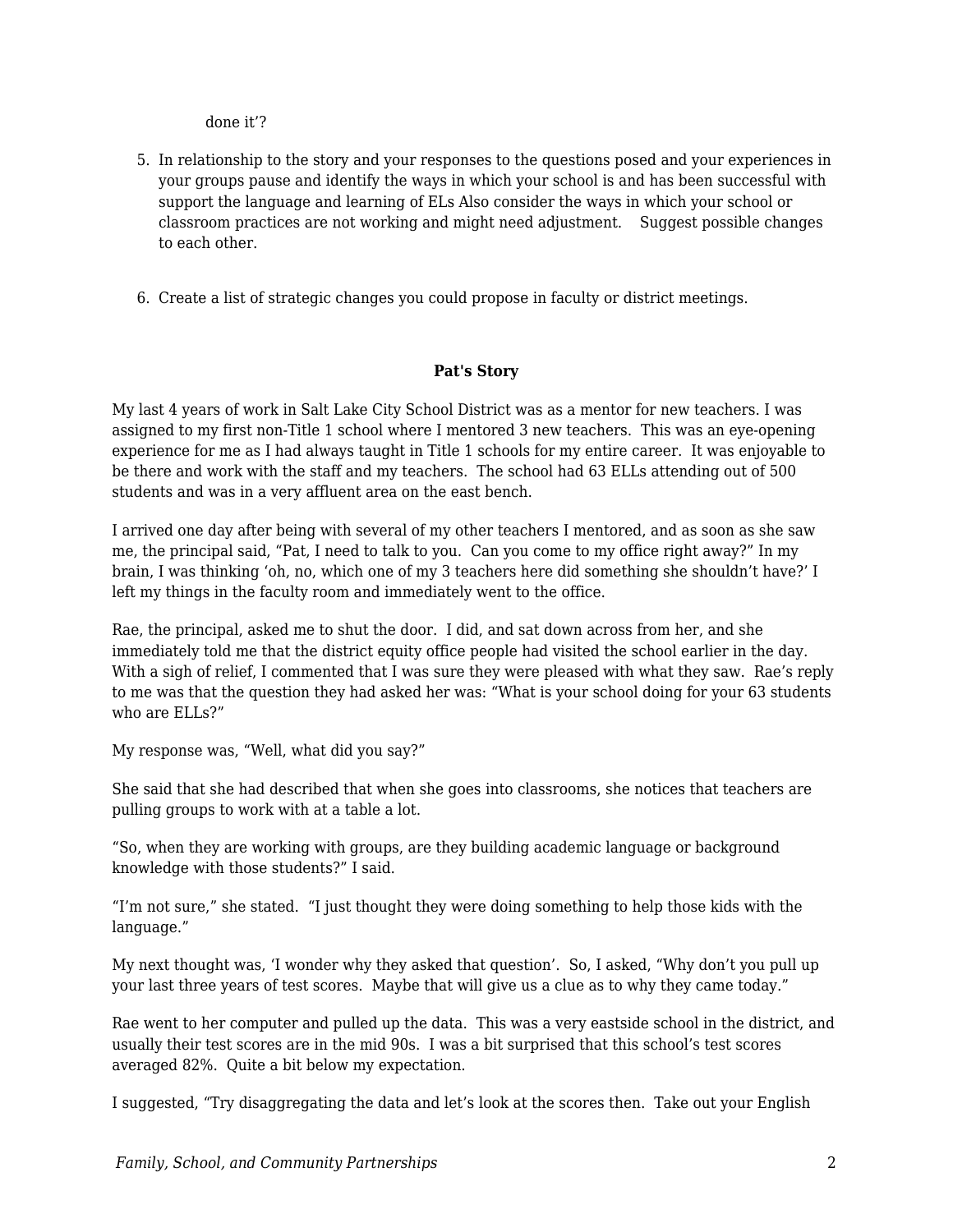language learners and see what that does to the percentages."

She did, and we were both surprised to see that without those 63 students included, the school average was 92%. Quite a difference. Then we looked at the scores of the English language learners by themselves, and noticed that their scores had plummeted to 27%! Quite a difference, too. Rae and I were both appalled by that figure. Most of these ELLs are children of parents who teach at the U of U or are students there. They come from educated families, but the teachers had assumed that they didn't need to worry about them.

In my head, I was thinking 'Just 4 years ago I taught the BYU ESL endorsement classes right here at this school because so many teachers had enrolled in the classes. What did they not get? I really believe that because these students' parents were educated, the assumption was that they didn't need any help. The teachers hadn't realized that background knowledge and academic vocabulary work was needed for the students to really grapple with and understand the learning that English speakers had already known.

Rae asked me what I thought they should do to improve those test scores. I told her my thinking, and she asked if I would do a faculty meeting training the following Monday to remind teachers of what they need to do when working with ELLs.

I responded to her that I would be happy to do that, but only if she would begin by describing the visit from the district personnel and then show the faculty the test scores. When the teachers saw the difference in scores between native English speakers and second language speakers, there was a big communal gasp. We reminded ourselves that one should never assume that any student gets everything we do along the way without informal assessment to measure it.

Together, we agreed that they would immediately begin working on background knowledge and we came up with many ways to teach vocabulary. They agreed to end the year by working harder with ELLs and they began the next year armed with an arsenal of vocabulary strategies and practices to use.

Always remember: to assume that every student 'gets it' right away can become a very disabling experience for the students who need it. Teachers now were aware that they had sorely neglected this group of students across all the grade levels.